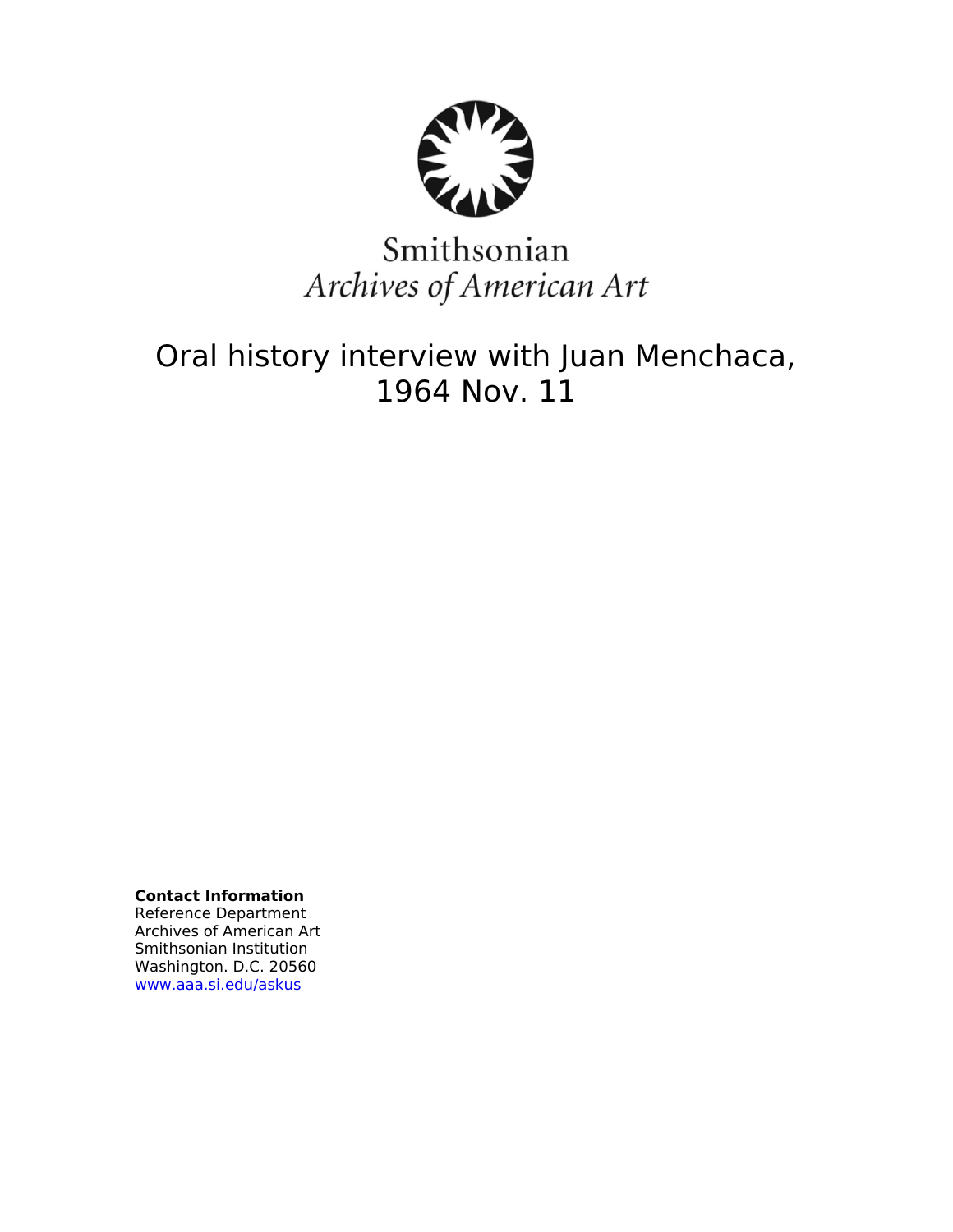### **Transcript**

#### **Preface**

The following oral history transcript is the result of a tape-recorded interview with Juan Menchaca on November 13, 1964. The interview was by Sylvia Loomis for the Archives of American Art, Smithsonian Institution.

#### **Interview**

SYLVIA LOOMIS: First, Mr. Menchaca, would you tell us about yourself, where you were born and where you received your art education?

JUAN MENCHACA: I was born in Fort Worth, Texas, on a farm about three miles from the city and after finishing school I was interested in the art field at all times, I attended the Texas School of Fine Arts. It provided all phases of crafts, and then later I studied in Denver.

SYLVIA LOOMIS: Did you go back and forth?

JUAN MENCHACA: Yes, I did.

SYLVIA LOOMIS: Your home was still in Fort Worth, but you came here to go to School?

JUAN MENCHACA: Yes.

SYLVIA LOOMIS: And where did you study here?

JUAN MENCHACA: Under Robert Graham who was a teacher and professor, specializing in portrait painting.

SYLVIA LOOMIS: What school was this?

JUAN MENCHACA: Graham's

SYLVIA LOOMIS: Oh, his own school?

JUAN MENCHACA: Yes.

SYLVIA LOOMIS: How long did you study with him?

JUAN MENCHACA: I was very fortunate to have two years of his training, both in portrait and landscape painting field.

SYLVIA LOOMIS: When was this?

JUAN MENCHACA: This was in thirty-four, thirty five.

SYLVIA LOOMIS: And then did you say that you moved here?

JUAN MENCHACA: Yes. On my last return to Fort Worth I married and then I moved to Denver.

SYLVIA LOOMIS: And how did you become involved in the art project?

JUAN MENCHACA: Well at the time I didn't know how I could get started in my field. I was very fortunate that I visited some of the projects and Donald Bear, at that time director of the art museum, suggested that I bring some of my work and he would see what could be developed, or if it would be possible to get started in any of the art projects, in Denver.

SYLVIA LOOMIS: Were you applying for an easel project?

JUAN MENCHACA: Well at the time I applied for the fields that I had some information or know-how.

SYLVIA LOOMIS: You didn't care just as long as you got a job?

JUAN MENCHACA: Yes, of course when I did return and show Mr. Bear the work that I had, he was impressed with it to the point that he recommended me to apply to this museum, the state museum, which was involved in portraiture work and diorama work. Up to that point the diorama was only a very vague craft that involved the field of art.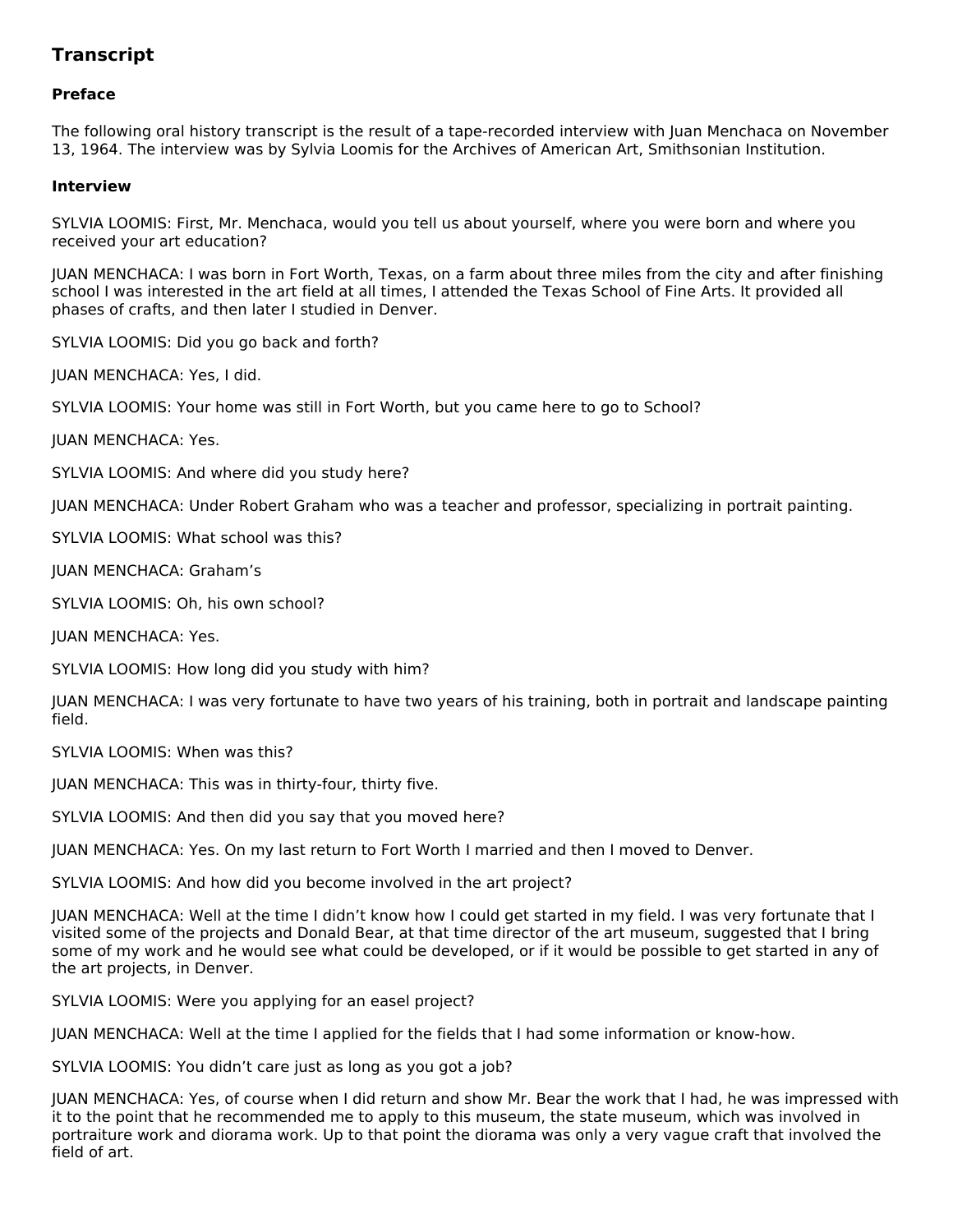SYLVIA LOOMIS: Was somebody already working in that - state museum - with the dioramas?

JUAN MENCHACA: Yes, there were. When I visited the state museum I saw Mr. Edgar McMechen. He was the supervisor and his supervision covered a wide range of activity; writer's project, art project and of course the historical reproduction of the artifacts and the portraiture of the different people that involved the history of Colorado.

SYLVIA LOOMIS: What was it that you did first?

JUAN MENCHACA: Well my first assignment was to reproduce, from old photographs and some very sketchy history about the individual, to reproduce or to make an oil painting of these different characters. The first assignment involved the military men, explorers such as Fremont, Long, Gunnison and quite a number of them.

SYLVIA LOOMIS: Did you do portraits of them?

JUAN MENCHACA: Yes.

SLYVIA LOOMIS: How many? Do you remember?

JUAN MENCHACA: I recall now at least fifty portraits of different groups. I mean that there were industrialists, there were cattlemen, there were farming developers, mining men.

SLYVIA LOOMIS: And you did fifty of these?

JUAN MENCHACA: Yes.

SYLVIA LOOMIS: That's an awful lot. How long did it take you to do one?

JUAN MENCHACA: Well, at first I was a little more or less at loose ends and of course I was trying to benefit by producing or painting as many as two paintings per month and that was a little too energetic, because I was new in the field but I wanted to be productive.

SYLVIA LOOMIS: Yes, well you certainly were. Now this would have been when? 1935 or '36?

JUAN MENCHACA: This was in '36.

SLYVIA LOOMIS: Then how did you get into the diorama work?

JUAN MENCHACA: The fact that there was a lot of operation or a lot of activity going about us. I was assigned to paint backgrounds for some of our early dioramas, I say early from the time that I started, and before long I was doing some of the figure work, modeling. And because of the different changes of personnel moving about, before to long I had specific assignments in the diorama construction. I was at that time assigned as immediate supervisor to the different operations in the diorama project.

SYLVIA LOOMIS: So you supervised it as well as doing some of the work, making the models. Well I want to ask you more about that, but also the historic aspect of it. Where did you get your information on which you based these dioramas? Who did that for you?

JUAN MENCHACA: Well we had a staff and this was broken down to research personnel and this research was of course, directed by the supervisor of the project which was Mr. Edgar C. McMechen.

SYLVIA LOOMIS: How many historic research people were there?

JUAN MENCHACA: There were actually two but this also involved a lot of segments of history or reference from the writer's project, there were a lot of researchers, there was a lot of work had been done in assimilating history in both newspapers and we were fortunate to have a lot of fine writers, men that had had experienced with newspaper work. We had one person that I recall, Thomas who had been more or less a man of great research ability and through all of this information I believe it was one thing that really helped us out in getting to our point of view or value in producing our work. It seemed like it was never a set rule to produce, for the making of our dioramas – it was a continuing research, both in the mechanics and of course the history. We had to be correct for historical value of these and we had Dr. Haven who was the state historian and this involved the whole structure as far as the research.

SYLVIA LOOMIS: Did they come and check the models as you were working them?

JUAN MENCHACA: I think that we made roughs and then our groupings, our composition, ability to tell a story in a simple or in a comprehensive layout was more or less left to those that actually were involved with producing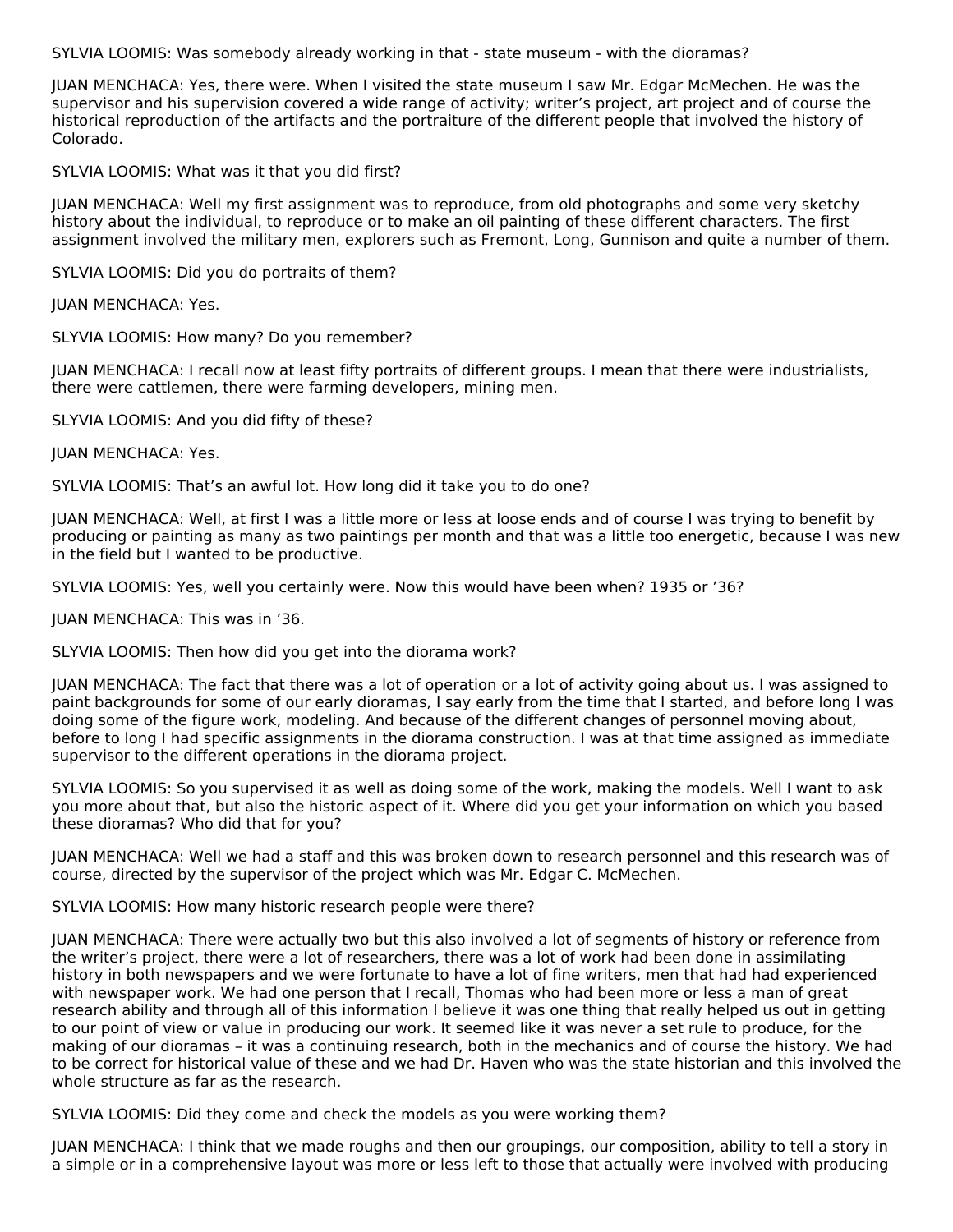SYLVIA LOOMIS: I know that all of the details seem to be so technically correct and I wondered if you were just given these instructions at the beginning and then you work them out, or whether the historians came to check them and see whether each of these little details were correct.

JUAN MENCHACA: Well there were a lot of details involved in making those dioramas and the historian or the person directing, the fact that we were producing no doubt had a keen eye over all and there are times when you have to make corrections, but I believe that the way that we have accomplished most of our work, and including of course the details, is that we ourselves researched right along with the research project or with the job itself. In other words we feel that if we know what we're doing why we feel that we can accomplish the job much better.

SYLVIA LOOMIS: Now will you tell me just how you went about doing one of these, right from the beginning, right on through.

JUAN MENCHACA: Well, perhaps we can do this by taking for example one specific diorama, the trappers. We were told, or I was assigned to produce a series of diorama showing the activity that went about in the trapper series or groups. So we started with the habitat or that lure or the environment that set out the mountain man as a trapper – what was he after? So we designed a case or a diorama where we could show the beaver as the main lure for the trapper so we created a natural historical diorama for it, showing a beaver at work, with all details; we tried to produce water for the effect, the dwelling to their life or their habits or their processing or how the beavers lived and it was just a lot of fun doing this. I'd like to say that I don't give any of our dioramas really to the quality of the work, it's just patience and…

SYLVIA LOOMIS: They look as though you enjoyed them because there are all these little details that make it look so authentic all the way through. Where it shows the mountain men in the canoe with the trading post side of it, was that also in that series?

JUAN MENCHACA: Yes. Now in order to develop a series of a certain subject we can create different views or scenes of activity and so one of them was a diorama about a trapper and their transportation. So here we have a segment of how did they transport the catch or whatever the trapper is after. So there again we'd go into research and we'd find documented information by several writers, books, and so forth and then we'd kind of freeze the picture of what took place.

SYLVIA LOOMIS: One of the incredible things to me was the number of dioramas you made during this period. I understood that all but about two of them were done during the WPA days. Is that right?

JUAN MENCHACA: Yes.

SYLVIA LOOMIS: That period was from the time you went on, 1936 to about 1939 or '40.

JUAN MENCHACA: Yes.

SLYVIA LOOMIS: And as far as I've been able to figure out there must have been about forty of these that you did.

JUAN MENCHACA: Well one time we had as many as twenty-five people working on those dioramas.

SYLVIA LOOMIS: Oh you did?

JUAN MENCHACA: Yes.

SYLVIA LOOMIS: So about how long would it take you to do one from the beginning?

JUAN MENCHACA: Of course, again, I would say that it involves the number of people that work with it, you know. We can say that it runs the number of figures involved. Some of our dioramas have as many as one hundred twenty-five figures.

SYLVIA LOOMIS: The one of "The Rendezvous" must have had at least that many.

JUAN MENCHACA: Yes. In this particular diorama, "The Rendezvous," it took about three months. Now, actually, man hours would run about a thousand.

SYLVIA LOOMIS: Did you do the original models for these yourself?

JUAN MENCHACA: Yes, for one reason or another I was more or less interested in designing the composition as a

it.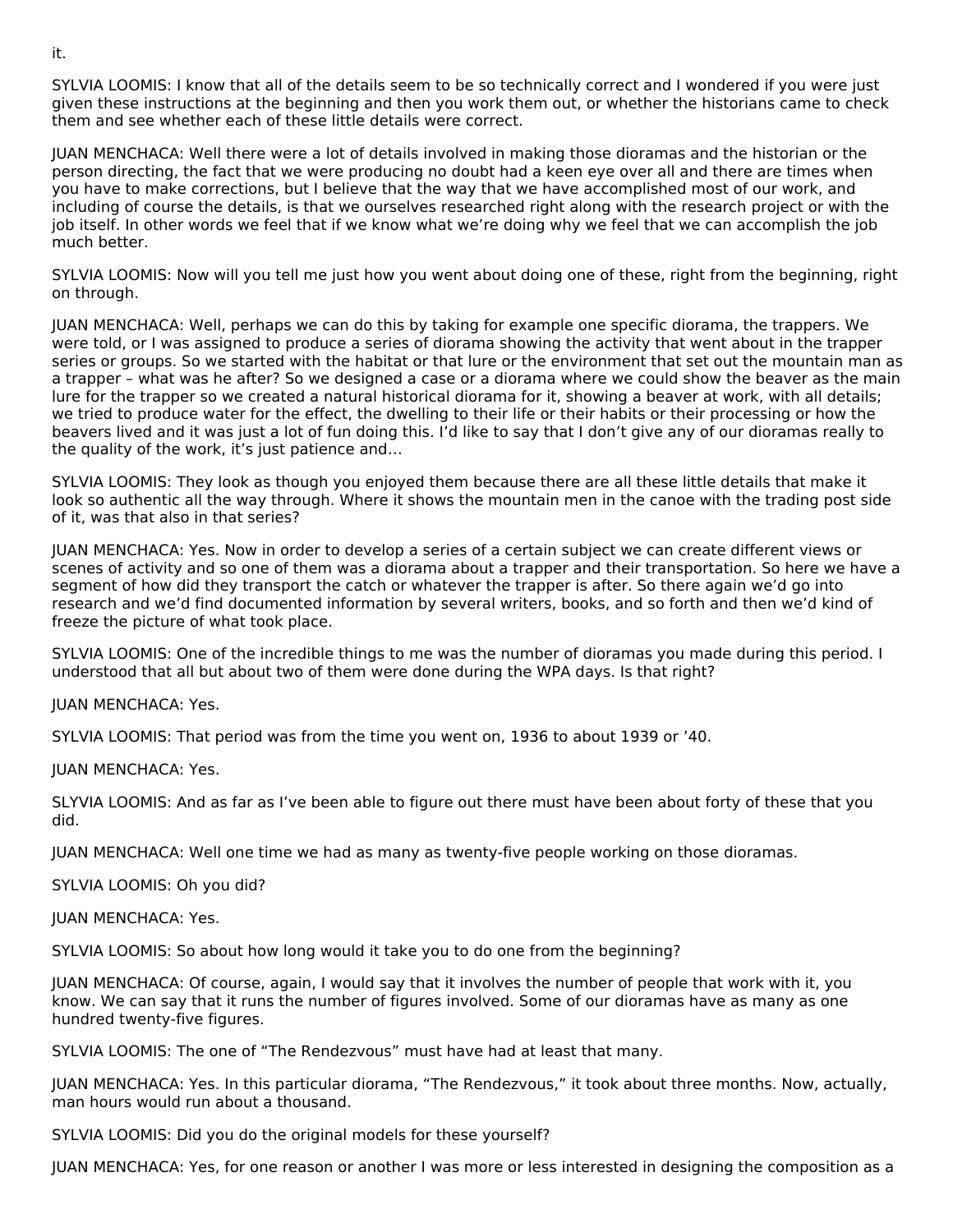whole.

SYLVIA LOOMIS: There seems to be a technique that runs through them all and that was the reason I wondered about your part in it, because the same sense of composition and even the quality of the models look as though they were controlled by one creative mind, and I just wondered of that wasn't yours.

JUAN MENCHACA: Well, I don't like to take credit for them but I do say that everyone that worked with this, all contributed and I was very fortunate that I could use all of their suggestions and incorporate them, and as long as we all understood what we were doing why everything seemed to fall in line.

SYLVIA LOOMIS: Well they looked as though one person at least supervised them all. Otherwise they wouldn't have come out with such a consistently good quality. If you have several groups working separately you'd find quite a different technique or a difference in the composition or something of that sort, but there seems to be a continuity through all of these that is sort of typical. Now, we got side-tracked from the question I asked you about the procedure, from the time you got the information about a series and decided which aspects of this whole series - such as the trapping – that would tell the story from a historic standpoint. Then what did you do – start with one of them and just go on through to the end of that series?

JUAN MENCHACA: Well there were a lot of transitions and there were a lot of changes, there were a lot of new ideas involved with each of these dioramas, I mean it provided us with a challenge of doing the figures in more practical ways, and produce them and make the project much more interesting to all of us. For example one time at the beginning each figure was individually cast, which meant that whoever was doing the figure had to be pretty well tied down to that specific figure. Later we developed a process where we could model a figure and make a very simple mold and cast our figures from the small mold and then change them.

SYLVIA LOOMIS: Oh! That probably saved a lot of time. And then that might account for the similarity that exists.

JUAN MENCHACA: Yes. Then there is the case of making the trees, simulating different effects…and that of course took a lot of time – to develop different processes to make trees out of sawdust, color, using wire for limbs and all these different things that give you a pictorial three dimensional view that keeps adding up. It's something that grows in with you or with the individual at each operation.

SYLVIA LOOMIS: Mrs. Thompson said that you got some of these effects by taking golden rod and spraying it.

JUAN MENCHACA: Yes that is one of the techniques…and so far it has proven very successful and I don't think we can improve on this particular way of making pines or evergreens.

SYLVIA LOOMIS: It's amazing how realistic these are. Do you remember which one you started with, which series?

JUAN MENCHACA: Well I was working on backgrounds of the Indian transportation series beginning with the travois and from there I worked on the Mexican carreta and then for awhile I went back to portraits, but I carried on with the backgrounds through the Indian series of the meat making and the scalp dance.

SYLVIA LOOMIS: You were still doing background then?

JUAN MENCHACA: Yes, I was doing backgrounds and painting some of the figures. Actually I didn't start in actual modeling for the whole project, diorama making, until the trappers. And I, of course we had the Mesa Verde model that was delineated by one person, Eunice Welch, who had been with the project way before '36.

SYLVIA LOOMIS: Oh. She was one of the first ones on that?

JUAN MENCHACA: Yes.

SYLVIA LOOMIS: Did she go all the way through?

JUAN MENCHACA: Well she finished the model but the figures were made much later, and the clothes and the trees.

SYLVIA LOOMIS: Do you remember the continuity of the others?

JUAN MENCHACA: Well, we had a water series that was started before, prior to '36 and through all those dioramas I took part either in the background painting or some of the finishing touches.

SYLVIA LOOMIS: Well, when did you become supervisor?

JUAN MENCHACA: This was in '38.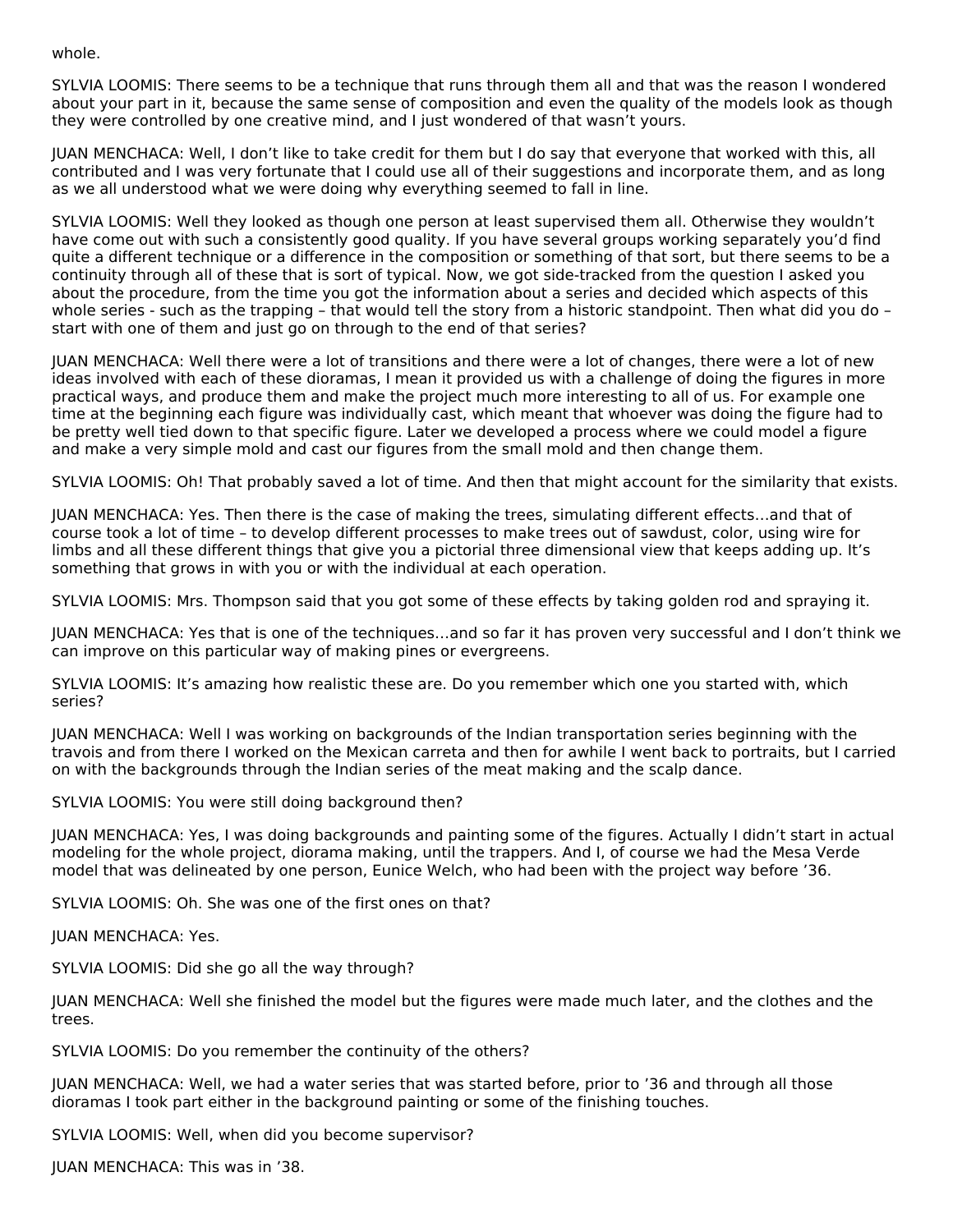SYLVIA LOOMIS: Then after the WPA project closed down then you continued right on?

JUAN MENCHACA: Well, in '41 I was still working with the arts project. I was doing portraits for the Federal Art, Turner Mesick was the supervisor, or the director. At that time in '41 the project was, you might say, at loose ends, a lot of the workers had gone – those that were young went into the service and others had begun to break away and find employment at different phases. I was interested in either getting in the service or to find a place where I could be of more value to the war effort and I made one application with the Remington plant that had just begun to operate, and the next thing I knew I was altogether in a different field. I was with Lowry Field and my job or my assignment was to become an instructor in camouflage. This was the time when the Army or any of the military operations could change from day to day, and after two months of training the camouflage unit was eliminated because it was felt that the camouflage was part of the engineers instead of the Air Corps. I was assigned to a job in the reproduction division and I was given the title of litho artists. Making line drawings for offset reproduction.

#### SYLVIA LOOMIS: For what purpose?

JUAN MENCHACA: Well this was for a manual for training, and here again I became involved in making models and I made one for the training [in the] official identification of ships. I believe I saw one of the first photographs taken by our reconnaissance unit from in Balboa Harbor and I was commended by the commanding officer; and this model was kept for quite a number of years. Also I did model making with the convalescent group, those that had returned from Europe, specifically from Salerno. We had a unit of men that had been shot or wounded and they participated with me and we reproduced a large-scale model of this field and to me I felt it was sort of a rewarding thing that I was able to do this. I might add that a lot of this was done besides my regular duty with the reproduction division.

SYLVIA LOOMIS: Was this sort of therapy for the men?

JUAN MENCHACA: Yes, they found it quite interesting because some of these men, really to relax and participate, they talked about their experience and I learned a lot from them and we did get a lot of favorable comments for this work.

SYLVIA LOOMIS: It probably helped to get it out of their system too, some of those that had such a terrible time there.

JUAN MENCHACA: I stayed with this work until after the war.

SYLVIA LOOMIS: What happened to this model that you made of Salerno?

JUAN MENCHACA: Well, things again began to move and by the end of the war of course there were a lot of changes and I became more interested by then in the work that I was doing with the printing field. It was then that the government printing office established a field office here in Denver and some of the beginners or some of the men responsible to establish this field office had contacted the reproduction division there at Lowry Field and I was offered the job to help develop the field office for the government printing. I was given a job as working supervisor in the platemaking and camera room and I worked for them for two years. At that time the project of the state museum with the same director that I had started back in '36, Mr. McMechen was developing the reconstruction of Fort Garland, Colorado, and he offered me a job to take over the making of the dioramas that are there now. And I resigned my job with the government training office and started with the dioramas of Fort Garland.

#### SYLVIA LOOMIS: When was that?

JUAN MENCHACA: This was in the fifties.

SYLVIA LOOMIS: And then how long were you there?

JUAN MENCHACA: Well, really, we did our work, and we still do our work for our field museum here in Denver, and then we assemble them and send them to our different places.

SYLVIA LOOMIS: Oh I see, you do the work here and then you send it out to these various places?

JUAN MENCHACA: Yes, or we go and assemble it there.

SYLVIA LOOMIS: But the work is actually done here?

JUAN MENCHACA: Yes.

SYLVIA LOOMIS: How much of a staff do you have now?